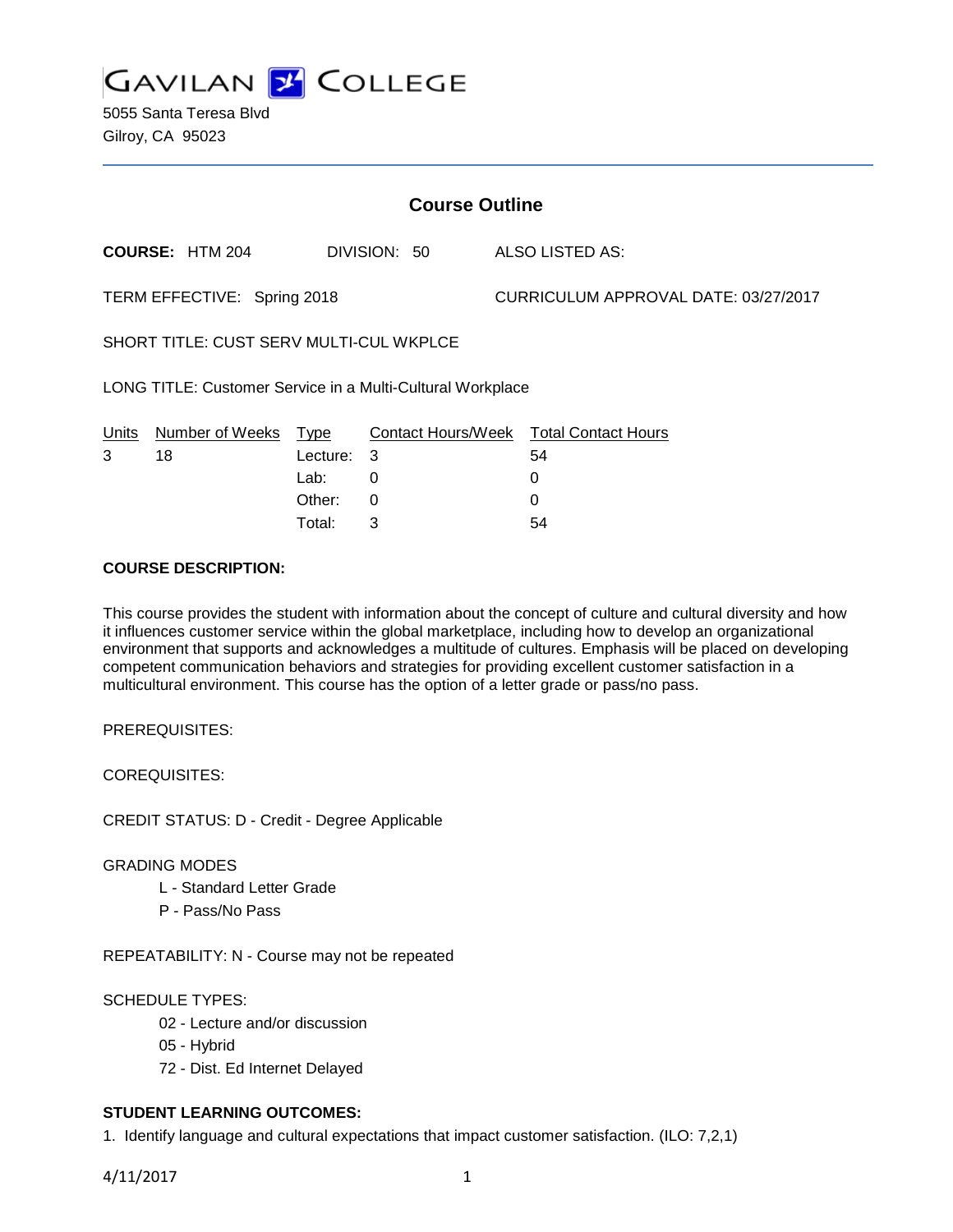Measure of assessment: Case Study, Homework, Exam Year assessed, or planned year of assessment: 2017 Semester: Fall This SLO addresses cultural diversity: true 2. Summarize why the genuine care and comfort of all customers should be the highest mission in a diverse customer service workplace. (ILO: 7,2,1,4) Measure of assessment: Homework, Exam Year assessed, or planned year of assessment: 2017 Semester: Fall This SLO addresses cultural diversity: true 3. Explain the importance of developing innovative strategies for fulfilling unexpressed wishes as it relates to overall customer satisfaction and repeat business in a global marketplace. (ILO: 7,2,1,4) Measure of assessment: Paper, Case Study, Exam Year assessed, or planned year of assessment: 2017

Cultural Diversity:

Identify language and cultural expectations that impact customer satisfaction. (ILO: 7,2,1)

Summarize why the genuine care and comfort of all customers should be the highest mission in a diverse customer service workplace. (ILO: 7,2,1,4)

# **CONTENT, STUDENT PERFORMANCE OBJECTIVES, OUT-OF-CLASS ASSIGNMENTS**

Curriculum Approval Date: 03/27/2017

6 Hours:

Content: Defining Service -

a) Identify and Deliver on a Service Promise

b) The Quality Service Cycle

Student Performance Objectives: Explain what it means to deliver on a service promise. Describe the elements which make up the cycle of service. Discuss how a quality service cycle is created. Discuss how to set goals and priorities in the customer service industry.

9 Hours:

Content: Building a World-Class Customer Service Team

a) Creating a Lasting Impression Through Customer Service

b) Cross-Cultural Business Etiquette Social Graces

c) Communicating Core Identify and Culture from a Business Perspective to all Employees

d) Soft Skills Efficacy

Student Performance Objectives: Identify the combination of behaviors and qualities that constitute soft skills efficacy in a global economy. Discuss the basic functions required to provide exceptional customer service within the global marketplace. Cite opportunities for education, training and career development in customer service industries.

4.5 Hours:

Content: Cultural Awareness and the Relationship Between Culture and Communication

Student Performance Objectives: Describe the types of communication diversity encountered in a global economy.

6 Hours:

Content: Influence of a Multi-Cultural Workforce on an Organization's Destiny, Purpose and Overall Service Goals

a) Principles of a Culturally Diverse Organization Inclusive of Varying Groups and Constituencies it Intends to Serve

b) Defining the Meaning of Culture in Terms of Explicit and Implicit Norms and Values

Student Performance Objectives: Discuss the service marketing and management required to develop customer service outcomes in a competitive global marketplace. Identify the communication traits and behaviors that impact job performance and career prospects.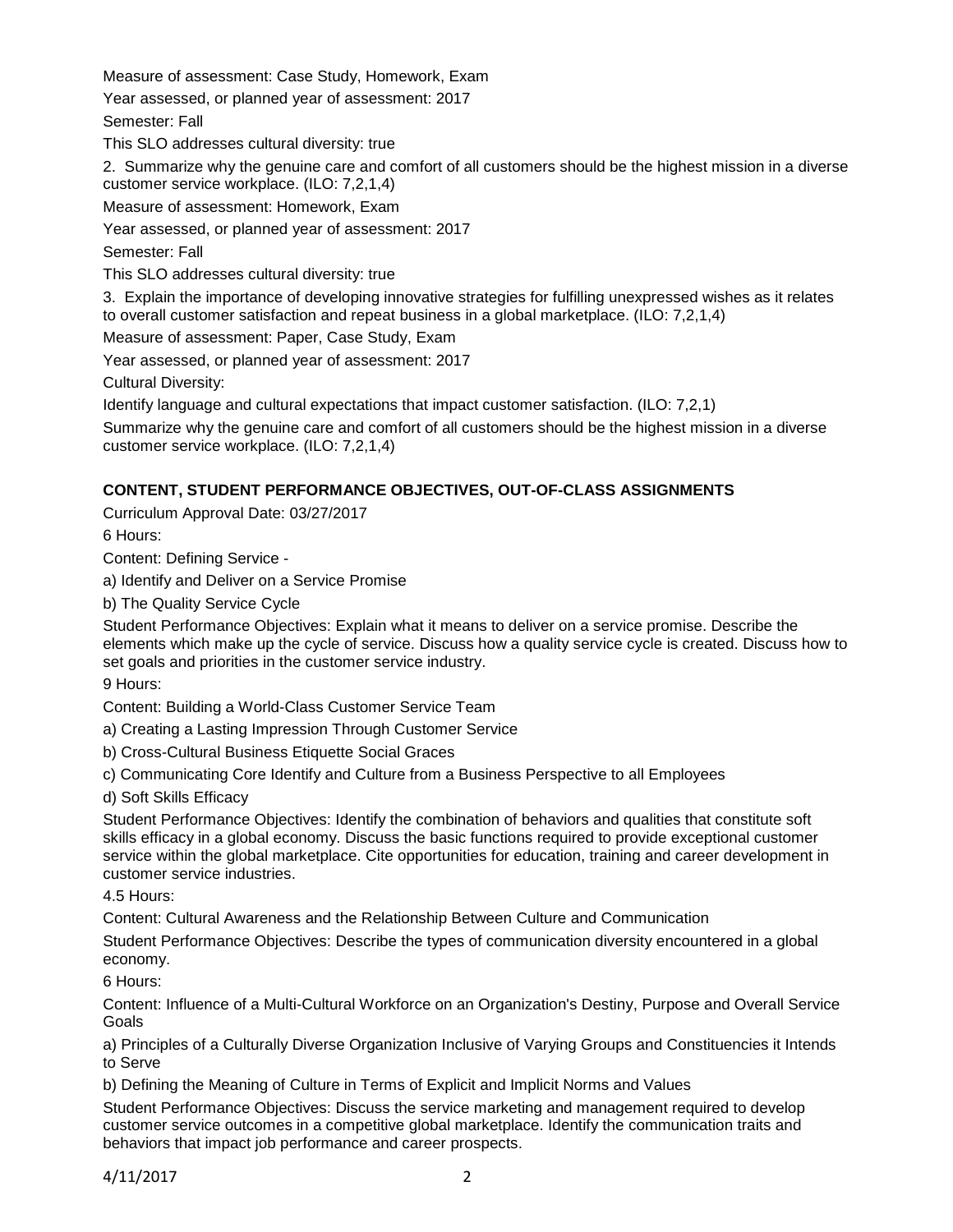4.5 Hours:

Content: Thinking Globally, Performing Locally

Student Performance Objectives: Discuss the phrase "Thinking Globally, Performing Locally". Identify businesses that practice this strategy.

4.5 Hours:

Content: Reconciling Cultural Dilemmas Through Cultural Awareness and Cross-Cultural Training to Enhance Customer Service

Student Performance Objectives: Define issues of cultural identity including factors such as language, age, race, ethnicity, religion, gender, sexual identity and economic status in relationship to developing effective customer service in the global marketplace.

4.5 Hours:

Content: The Dimensions of Diversity and the Impact on Internal and External Business Services Student Performance Objectives: Explain the difference between an internal and an external business service. Discuss the impact of diversity on these business services.

4.5 Hours:

Content: Principles of Leadership Management and Product Performance in Diverse Workplaces Student Performance Objectives: Recognize and apply team building skills and leadership skills that will

enhance productivity and performance in diverse workplaces.

4.5 Hours:

Content: Principles of Workplace Ethics

Student Performance Objectives: Define integrity. Discuss ethical principles relating to the workplace. Identify the economic, social and environmental considerations of the customer service industry.

4 Hours:

Content: Cultural Impressions of Professionalism

Student Performance Objectives: Recognize and apply the communication behaviors and characteristics that constitute business professionalism in a culturally diverse marketplace.

# **Methods of Instruction:**

lecture, discussion, collaborative learning, guest speakers

# **METHODS OF EVALUATION:**

Writing assignments Percent of total grade: 20.00 % Written Homework, Paper Problem-solving assignments Percent of total grade: 20.00 % Case Studies Objective examinations Percent of total grade: 40.00 % Multiple Choice, True-False, Matching, Completion Other methods of evaluation Percent of total grade: 20.00 % Class Participation

# **OUT OF CLASS ASSIGNMENTS:**

Required Outside Hours: 12

Assignment Description: Read related chapter(s) and answer study guide questions. Investigate Disney's Quality Service Cycle and come prepared to discuss your findings with the class. Required Outside Hours: 18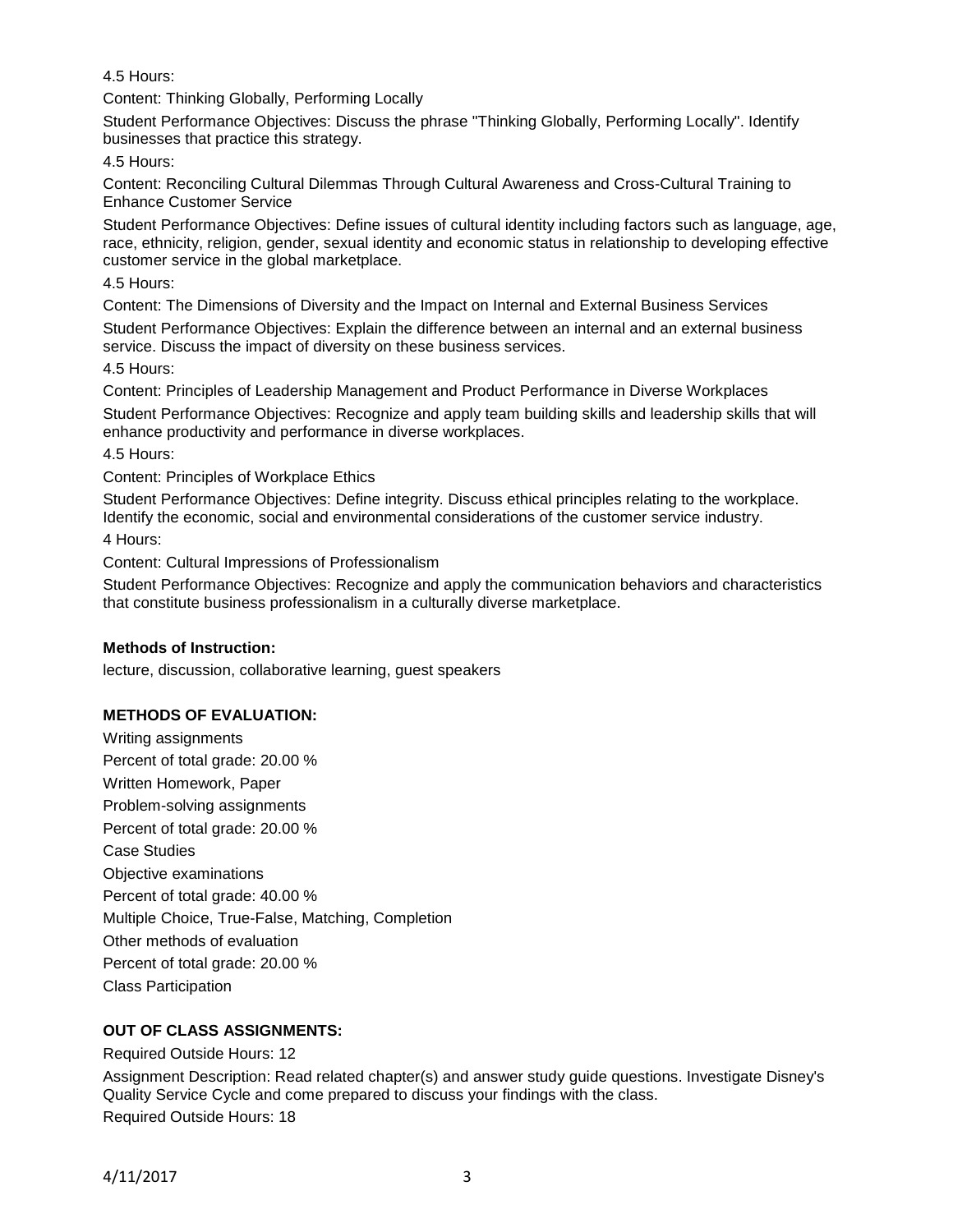Assignment Description: Read related chapter(s) and answer study guide questions. Select a major corporate business and investigate their customer service practices. Go into one of their local businesses and observe the customer services being practiced. Come prepared to discuss your findings with the class.

### Required Outside Hours: 9

Assignment Description: Read related chapter(s) and answer study guide questions. Select two local businesses and spend an hour listening to the communication going on within the businesses as it relates to various cultures. Come prepared to discuss your findings with the class.

### Required Outside Hours: 12

Assignment Description: Read related chapter(s) and answer study guide questions. In a 3 - 4 page paper identify the shared values, attitudes, standards and beliefs that characterize the corporate culture of an organization of your choice. Come prepared to discuss your paper with the class.

### Required Outside Hours: 9

Assignment Description: Read related chapter(s) and answer study guide questions. Homework: Write a 1 - 2 page paper on the phrase "Thinking Globally, Performing Locally" and how it relates to business strategies.

Required Outside Hours: 9

Assignment Description: Read related chapter(s) and answer study guide questions. Work in small groups to develop a plan for recognizing cultural diversity, managing diversity and capitalizing on diversity in the workplace.

Required Outside Hours: 9

Assignment Description: Read related chapter(s) and answer study guide questions. Problem Solving Exercise: Case Study - Relating to Diversity and the Impact on Internal and External Business Services.

Required Outside Hours: 9

Assignment Description: Read related chapter(s) and answer study guide questions. Problem Solving Exercise: Case Study - Relating to Leadership Management in a Diverse Workplace.

Required Outside Hours: 9

Assignment Description: Read related chapter(s) and answer study guide questions. Problem Solving Exercise: Case Study - Ethical Principles in the Workplace, specifically relating to fairness, truth or values.

Required Outside Hours: 8

Assignment Description: Read related chapter(s) and answer study guide questions.

### **REPRESENTATIVE TEXTBOOKS:**

Recommended Representative Textbooks

Fons Trompenaars and Charles Hampden-Turner. Riding the Waves of Culture: Understanding Diversity in Global Business, Third Edition. McGraw-Hill,2012.

ISBN: 13:978-0-07-177308-9

Reading Level of Text, Grade: 12th Verified by: MS Word

Recommended Other Texts and Materials

Be Our Guest, Perfecting the Art of Customer Service, by Theodore Kinni, The Disney Institute The New Gold Standard, 5 Leadership Principles for Creating a Legendary Customer Experience, by Joseph Michelli, Courtesy of the Ritz-Carlton Hotel Company, McGraw-Hill

### **ARTICULATION and CERTIFICATE INFORMATION**

Associate Degree: CSU GE: IGETC: CSU TRANSFER: Not Transferable UC TRANSFER: Not Transferable